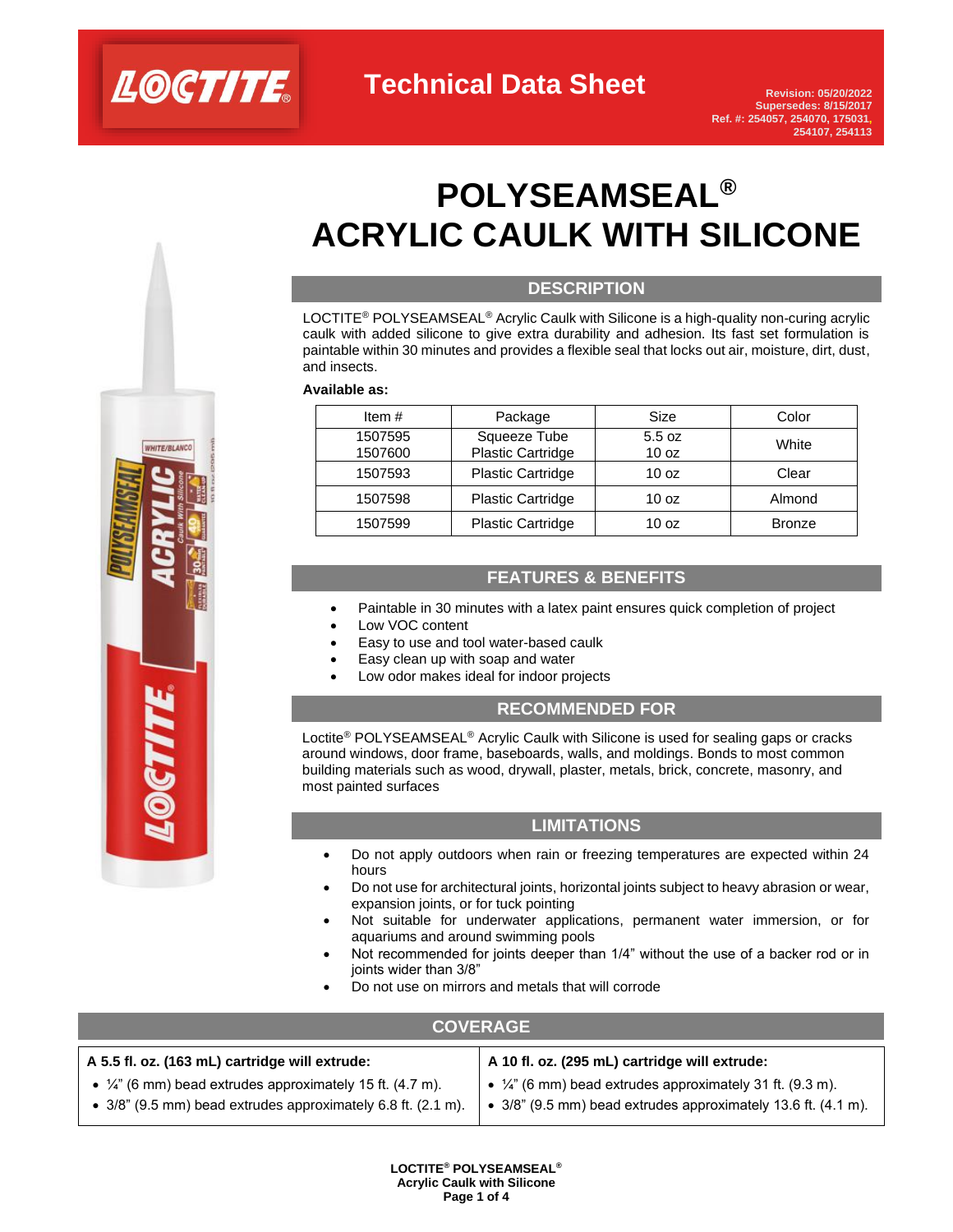

# **Technical Data Sheet**

# **TECHNICAL DATA**

| <b>Typical Uncured Physical Properties</b>                                                                                                                                                                             |                                                  |                            | <b>Typical Application Properties</b> |                                                                                                                     |
|------------------------------------------------------------------------------------------------------------------------------------------------------------------------------------------------------------------------|--------------------------------------------------|----------------------------|---------------------------------------|---------------------------------------------------------------------------------------------------------------------|
| Color:                                                                                                                                                                                                                 | Various                                          |                            |                                       | Application Temperature: Apply at temperatures between 40°F<br>$(5^{\circ}C)$ and 100 $^{\circ}F$ (38 $^{\circ}C$ ) |
| Appearance:                                                                                                                                                                                                            | Viscous Liquid                                   |                            |                                       |                                                                                                                     |
| Base:                                                                                                                                                                                                                  | <b>Synthetic Latex Rubber</b>                    |                            | Odor:                                 | Acrylic                                                                                                             |
| Specific Gravity:                                                                                                                                                                                                      | $1.06 - Clear$<br>1.69 - White, Almond, Bronze   |                            | <b>Maximum Joint Size:</b>            | 5/8" (15.9 mm) x $\frac{1}{2}$ " (12.7 mm)                                                                          |
| Sag or Slump:                                                                                                                                                                                                          | Nil                                              | <b>ASTM</b><br>D 2202      | Tack-Free Time:                       | 30 minutes*                                                                                                         |
| <b>VOC Content:</b>                                                                                                                                                                                                    | $\leq$ 1.5% by weight                            | CARB                       | <b>Tooling Open Time:</b>             | 15 minutes*                                                                                                         |
|                                                                                                                                                                                                                        | ≤ 35 g/l                                         | <b>SCAQMD</b><br>rule 1168 | Cure Time:                            | 2 to 7 days** at 78°F (25°C) and 50% RH                                                                             |
| Shelf Life:                                                                                                                                                                                                            | 24 months from date of<br>manufacture (unopened) |                            | Clean Up:                             | Warm water and soap. Scrape away<br>cured sealant using a sharp-edged tool.                                         |
| Lot Code Explanation:<br>YYDDD (bottom of cannister)<br>$YY =$ Last two digits of year of manufacture<br>$DD = Day$ of year based on 365 days per year<br>Example: $22060$ = March 1, 2022, is the manufacture<br>date |                                                  | Viscosity:                 |                                       |                                                                                                                     |
|                                                                                                                                                                                                                        |                                                  | White (5.5 oz):            | 120,000 - 152,000 cps                 |                                                                                                                     |
|                                                                                                                                                                                                                        |                                                  | Clear:                     | 250,000 - 350,000 cps                 |                                                                                                                     |
|                                                                                                                                                                                                                        |                                                  | Bronze, Almond,            |                                       |                                                                                                                     |
|                                                                                                                                                                                                                        |                                                  | White (10 oz):             | ≤ 1,000,000 cps                       |                                                                                                                     |

\*Time is dependent upon temperature, humidity, porosity of substrate and depth of sealant applied \*\*Cure time is increased in cold temperatures and/or high humidity environments

# **Typical Cured Performance Properties**

| Color:            | Various             | Hardness:<br>(Shore A)  | 65 (ASTM C661)                                                                       |
|-------------------|---------------------|-------------------------|--------------------------------------------------------------------------------------|
| Cured form:       | Flexible solid      | Paintable:              | Yes, after 30 minutes with latex paint and after 24<br>hours with an oil-based paint |
| Tensile Strength: | 134 psi (ASTM D412) | Service<br>Temperature: | $-5^{\circ}$ F (-21 $^{\circ}$ C) to 170 $^{\circ}$ F (77 $^{\circ}$ C)              |
| % Elongation:     | 210%                | Specifications:         | Meets ASTM C 834                                                                     |
| Peel Adhesion:    | (ASTM C794)         |                         |                                                                                      |
| Aluminum (Dry)    | 10 pli              | Wood (Dry)              | 8 pli                                                                                |
| Aluminum (Wet)    | 12 pli              | Vinyl (Dry)             | 3 pli                                                                                |
| Glass (Dry)       | 8 pli               | Vinyl (Wet)             | 7 pli                                                                                |
| Glass (Wet)       | 11 pli              |                         |                                                                                      |
|                   |                     | <b>BIBEATIALIA</b>      |                                                                                      |

**DIRECTIONS**

### **Tools Typically Required:**

Utility knife, caulking gun, and tool to puncture inside seal of cartridge.

### **Safety Precautions:**

Wear gloves and wash hands after use.

### **Preparation:**

The temperature of the product, the surfaces and the working area must be above 40°F (5°C). For best performance, apply sealant at 70°F (21°C). Ensure surfaces to be sealed are clean, dry, structurally sound, and free of dust, dirt, frost, grease, oil, and other foreign contaminants. Cut off tip of cartridge at a 45° angle to desired bead size (3/8" recommended for exterior applications). Puncture inside seal of cartridge.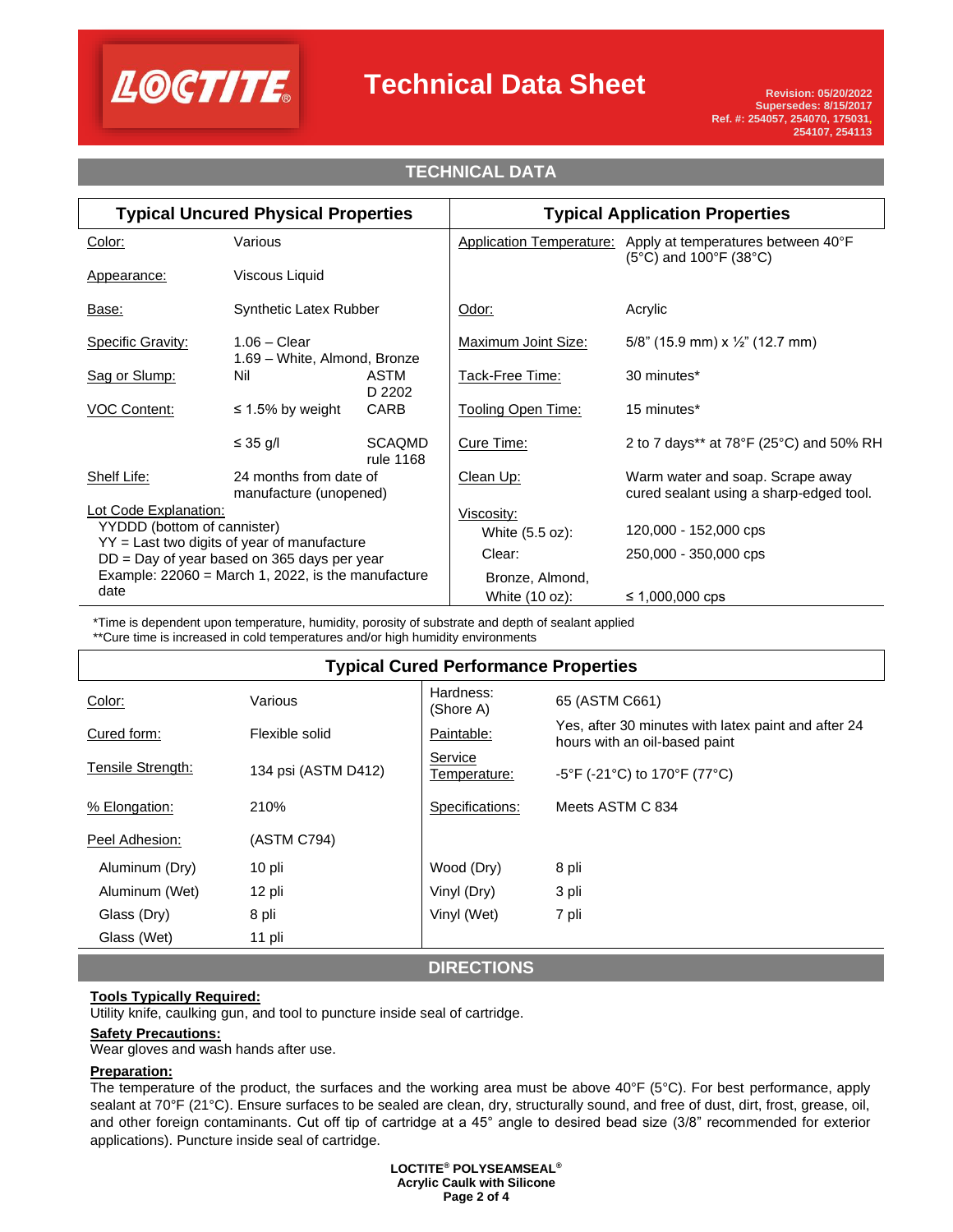

# **Technical Data Sheet**

### **DIRECTIONS**

### **Application:**

Using a caulking gun, apply steady trigger pressure forcing the sealant onto the surface and into the joint. Maximum joint size should not exceed 5/8" (15.9 mm) x  $\frac{1}{2}$ " (12.7 mm). A width to depth ratio of 2:1 should be maintained. Smooth bead with a wet finger or tool. Allow to dry 30 minutes before painting with latex paint or 24 hours if using oil-based paints. Allow a minimum of 24 hours before exposing to water.

*Note: Clear sealant will extrude white and will turn clear as it dries.*

#### **Clean-up:**

Clean tools and uncured adhesive residue immediately with warm water and soap. Cured adhesive may be carefully cut away with a sharp-edged tool.

### **STORAGE & DISPOSAL**

**KEEP FROM FREEZING**. Store in a cool, dry location at room temperature. For maximum shelf-life store at 75°F (24°C). Take unwanted product to an approved household hazardous waste transfer facility. Hardened material may be disposed of with trash.

## **LABEL PRECAUTIONS**

*For 10 oz cartridge (Clear):* 

**CAUTION!** May irritate eyes and skin. Avoid contact with eyes and skin. Do not swallow. **FIRST AID:** If swallowed, call physician or Poison Control center. For eye contact flush with water for 15 minutes. For skin contact, wash with soap and water. **KEEP OUT OF THE REACH OF CHILDREN.**

**WARNING: Cancer and Reproductive Harm – www.P65Warnings.ca.gov.** 

### **Refer to the Safety Data Sheet (SDS) for further information**

*For 5 oz squeeze tube and 10 oz cartridge (White, Almond, and Bronze):* 

**CAUTION!** Contains crystalline silica**.** May irritate eyes and skin. Avoid contact with eyes and skin. Do not swallow. **FIRST AID:** If swallowed, call a physician or Poison Control center. For eye contact flush with water for 15 minutes. For skin contact, wash thoroughly with soap and water. **KEEP OUT OF THE REACH OF CHILDREN.**

**WARNING: Cancer and Reproductive Harm – www.P65Warnings.ca.gov.** 

**Refer to the Safety Data Sheet (SDS) for further information**

### **DISCLAIMER**

The information and recommendations contained herein are based on our research and are believed to be accurate, but no warranty, express or implied, is made or should be inferred. Henkel recommends purchasers/users should test the products to determine acceptable quality and suitability for the intended use. All adhesive/sealant applications should be tested under simulated or actual end use conditions to ensure the adhesive/sealant meets or exceeds all required project specifications. Since assembly conditions may be critical to adhesive/sealant performance, it is also recommended that testing be performed on specimens assembled under simulated or actual production conditions. Nothing contained herein shall be construed to imply the nonexistence of any relevant patents or to constitute a permission, inducement, or recommendation to practice any invention covered by any patent, without authority from the owner of the patent.

> **LOCTITE® POLYSEAMSEAL® Acrylic Caulk with Silicone Page 3 of 4**